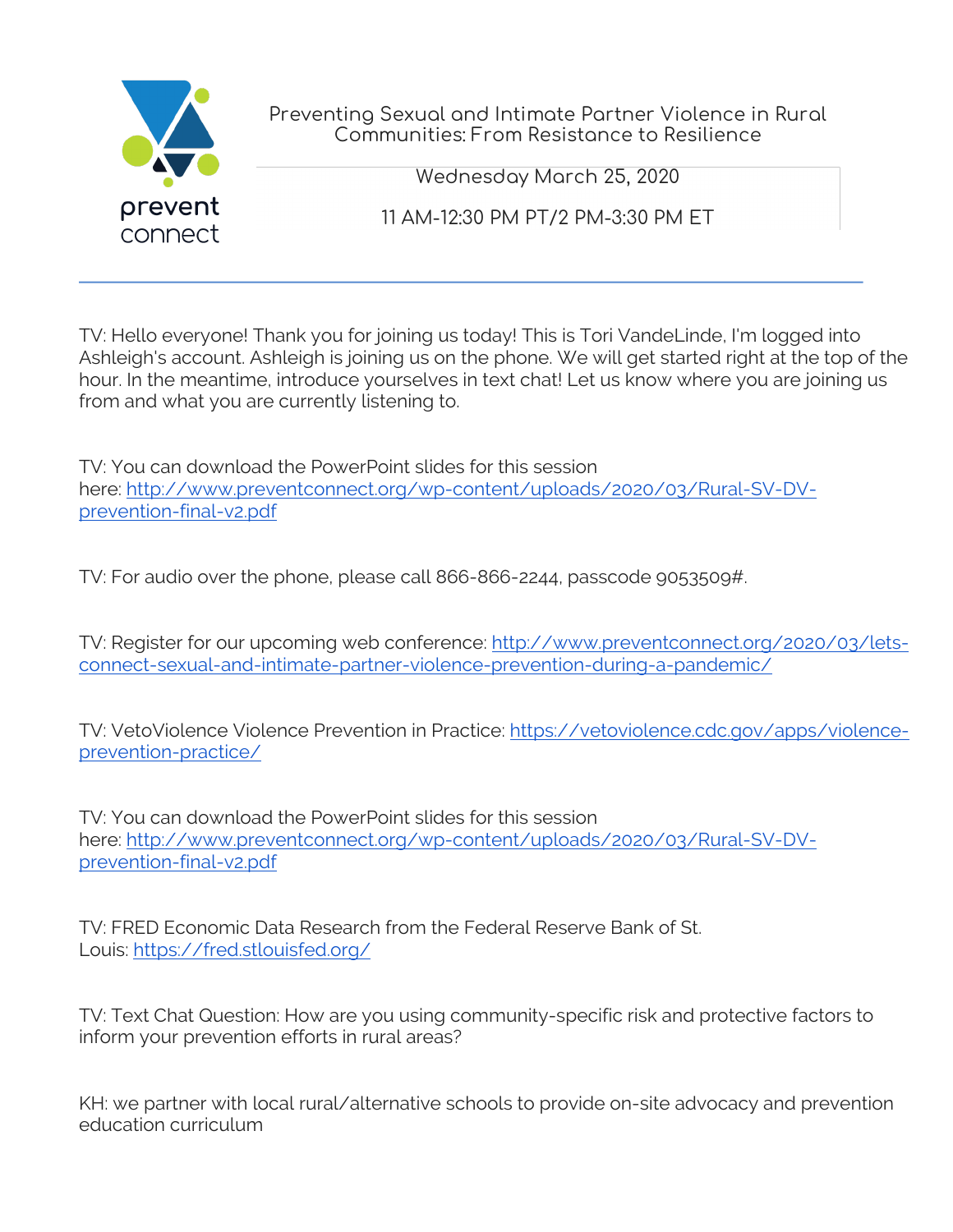TV: x̌sɫcawt marketing materials and FAQ sheet: http://www.preventconnect.org/wpcontent/uploads/2020/03/x%CC%8Cs%C9%ABcawt-FAQ.pdf

CB: We provide advocacy, groups, and outreach at the schools/colleges. DV and SA advocates give presentations on many topics to spread awareness and education. We have outreach office hours/partnerships with the library and law enforcement. We have Hmong advocates that do a lot in their community as well.

TV: Text Chat Question: What ideas do you have for developing community buy-in, in rural communities in your area?

TV: Creating Meaningful Access for Underserved Youth in Rural Communities Guide: https://idvsa.org/shop/2020-meaningful-access-youth-rural-guide/

TV: engagingvoices.org

RF: We've found snacks are very successful when trying to develop community buy-in!

KH: We have facilitated mentoring programs, bystander intervention programs, and teen living classes for buy-in help.

TV: Text Chat Question: How will you advance sexual and intimate partner violence prevention in your rural communities?

KH: I love the idea of partnering with the humane society and offering art based activities!

JB: I had an issue with my mute button, but I'd like to add regarding the connection to other health issues! Adverse Childhood Experiences (ACEs) is a current buzzword in WV and I think it speaks to the importance and addressing so many of these issues we talked about today. The science is really showing the importance of addressing all of these concerns together! For the health of our youth AND adults (:

KH: Thank you!!